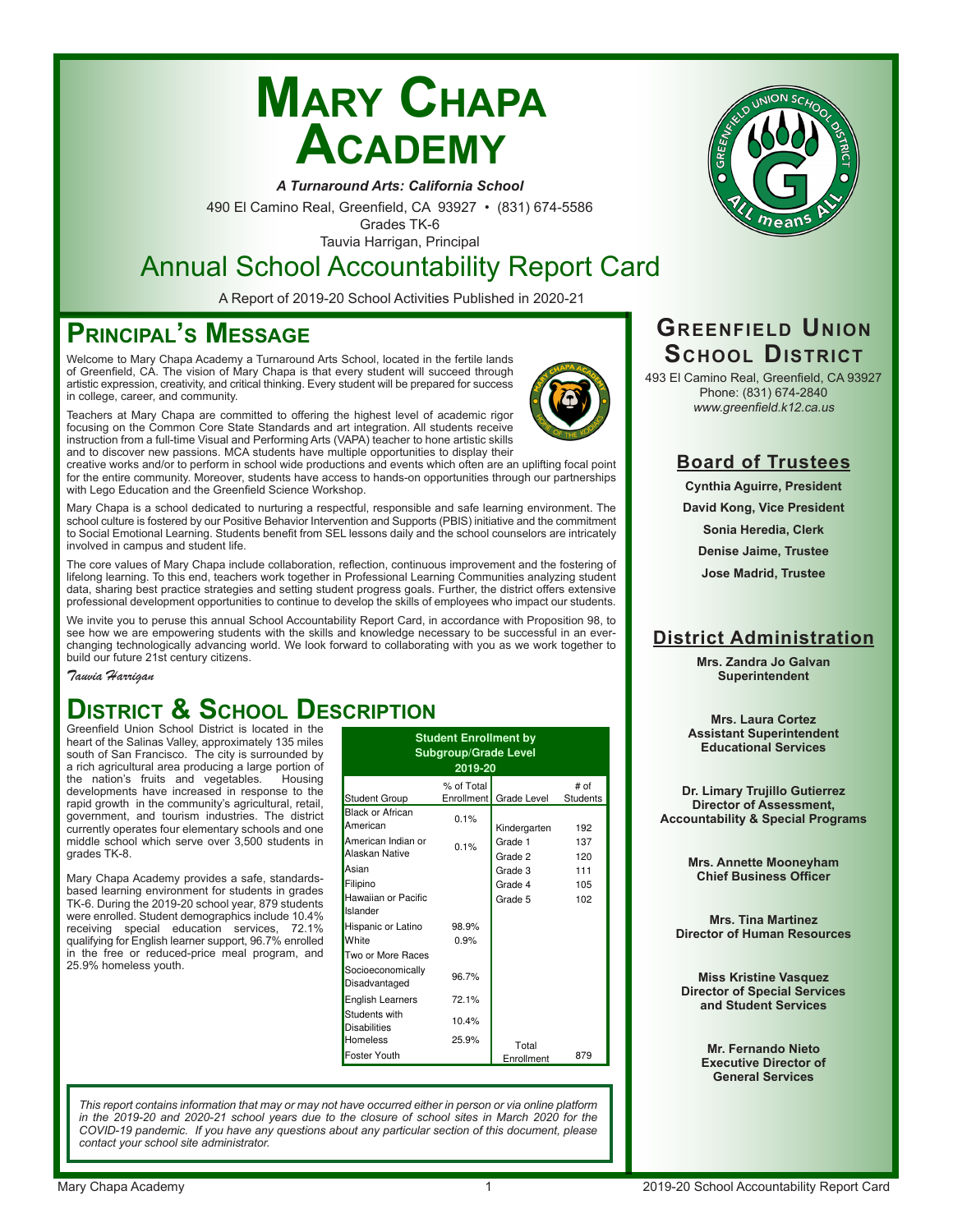### **District Mission Statement**

To promote ALL students with high levels of academic and personal achievement through a collaborative system of support, guided by passionate, dedicated staff in a safe, nurturing, and culturally responsive environment that fully prepares students for future college and career success.

# **District Vision Statement**

Greenfield Union School District will be a national leader in education ensuring high levels of learning and success for ALL students.

# **CORE VALUES**<br>• We celebrate diversity and nurture the gifts and

- talents of our students.
- Our schools are safe learning places for ALL. • Our schools have positive cultures that promote meaningful relationships.
- We will not let each other fall.
- Student success is a collective responsibility of ALL.
- We will ensure high levels of learning for ALL students.
- We will ensure equitable learning opportunities for ALL students.
- ALL students, families, and staff are valued and treated with respect.
- We value our parents and community as partners in education.
- ALL means ALL.

# **School Mission**

### **Statement**

Our mission is to provide every student with an exemplary art integration education in a safe environment. Our educators are committed to offering the highest level of academic rigor which will empower our students with the skills, knowledge, and attitudes necessary to be successful in an everchanging technological world.

# \**Local Control Accountability Plan (LCAP)** As part of the Local Control Funding Formula, school

districts are required to develop, adopt, and annually update a three-year Local Control and Accountability Plan (LCAP).

The SARC provides the following information relevant to the State priority: Basic (Priority 1)

- Degree to which teachers are appropriated assigned and fully credentialed in the subject area and for the pupils they are teaching;
- School facilities are maintained in good repair

The SARC provides the following information relevant to the State priority: Pupil Achievement (Priority 4)

Statewide assessments (i.e., California Assessment of Student Performance and Progress (CAASPP) System, which includes the Smarter Balanced Summative Assessments for students in the general education population and the California Alternate Assessments (CAAs) for English language arts/literacy (ELA) and mathematics given in grades three through eight and grade eleven. Only eligible students may participate in the administration of the CAAs. CAAs items are aligned with alternative achievement standards, which are linked with the Common Core State Standards (CCSS) for

students with the most significant cognitive disabilities); and

The percentage of students who have successfully completed courses that satisfy the requirements for entrance to the University of California and the California State University, or career technical sequences or programs of student.

The SARC provides the following information relevant to the State priority: Other Pupil Outcomes (Priority 8)

- Pupil outcomes in the subject area of physical
- education

The SARC provides the following information relevant to the State priority: Parental Involvement (Priority 3)

Efforts the school district makes to seek parent input in making decisions for the school district and each school site

The SARC provides the following information relevant to the State priority: Pupil Engagement (Priority 5)

• High school dropout rates; and • High school graduation rates

The SARC provides the following information relevant

to the State priority: School Climate (Priority 6)

- Pupil suspension rates;
- Pupil expulsion rates; and
- Other local measures on the sense of safety

The following components encompass our district's LCAP goals:

Culture: We will cultivate positive school environments that are culturally, emotionally, and physically safe led by passionate staff members dedicated to and advocating for ALL students, their families, and our community.

Academics: We will take collective responsibility for providing a guaranteed, viable curriculum in ALL subject areas so that ALL students meet or exceed grade-level academic and technical standards through effective, data-drive instructional practices that ensure ALL students are fully prepared for college and career success.

Community: We will actively engage our family, school, and community partners through ongoing communication and outreach because we value, respect, and believe we are stronger together in ensuring and advocating for the future success of ALL our students.

### **Parent Involvement**

Parent involvement is a vital component to school and student success. Mary Chapa Academy offers a wide variety of opportunities for parents to support the school and their child's academic efforts through volunteering efforts.

#### **Volunteers are welcome:**

- To help in the classrooms
- Participate in school leadership
- School Site Council
- English Learner Advisory Council (ELAC)
- District English Learner Advisory Council
- (DELAC)
- District Budget Advisory Committee
- Parent Teacher Association
- **Parents are encouraged to attend:**
	- Back-to-School Night
	- Open House
	- Family Arts Night / Gallery Night
	- Parent Education Workshops
	- Student Performances (Winter Performance & Spring Musical)
	- Triple P Workshops
	- Parent Cafe
	- Computer Classes
	- ESL Classes (English as a Second Language)
	- **Migrant Education Meetings**
	- Family Literacy Nights
	- PTA Sponsored Events

#### **School News**

Regular school-to-home communication is provided in both English and Spanish. Parents are kept up to date on school activities and events through teacher newsletters, as needed. The school's marquee, flyers, letters, monthly newsletters, ParentSquare, Twitter (@ MaryChapaGUSD), Facebook (@MaryChapaAcademy) are all used to inform parents of upcoming activities and events.

### **Student Achievement**

### **California Assessment of Student Performance and Progress (CAASPP)**

The California Assessment of Student Performance and Progress (CAASPP) System includes the Smarter Balanced Summative Assessments (SBAC) for students in the general education population, and the California Alternate Assessments (CAAs) for students with the most significant cognitive disabilities. Only eligible students may participate in the administration of the CAAs. CAAs items are aligned with alternative achievement standards, which are linked with the Common Core State Standards (CCSS). CAASPP results are a measure of how well students are mastering California's standards in English language arts/literacy (ELA) and mathematics, and are given to grades three through eight and grade eleven. SBAC tests assess student performance in ELA/Literacy and mathematics utilizing computer-adaptive tests and performance tasks, and CAAs test items are aligned with alternative achievement standards which are linked with the Common Core State Standards (CCSS).

The CAASPP results shown in this report include overall results comparing the school, district and state scores as well as the school's overall score in each applicable subgroup. Results are shown only for subgroups with ten students or more taking the exam. For those categories that are blank in the tables, no students met subgroup criteria. More information on CAASPP can be found on the California Department of Education's website www.cde.ca.gov/ta/tg/ca/.

### **District Benchmark Assessments**

Greenfield Union School District administers its own comprehensive assessments to measure student progress in meeting district and state standards in both language arts and math. Students in grades TK-8 are evaluated three times using the i-Ready program, and periodically throughout the year using grade-level, essential standards benchmarks. Teachers use assessments results to (1) identify students for additional academic intervention and enrichment, (2) modify classroom instruction practices, (3) modify delivery of curriculum content, and (4) identify areas where teachers may benefit from supplemental training in either course curriculum or instructional strategies.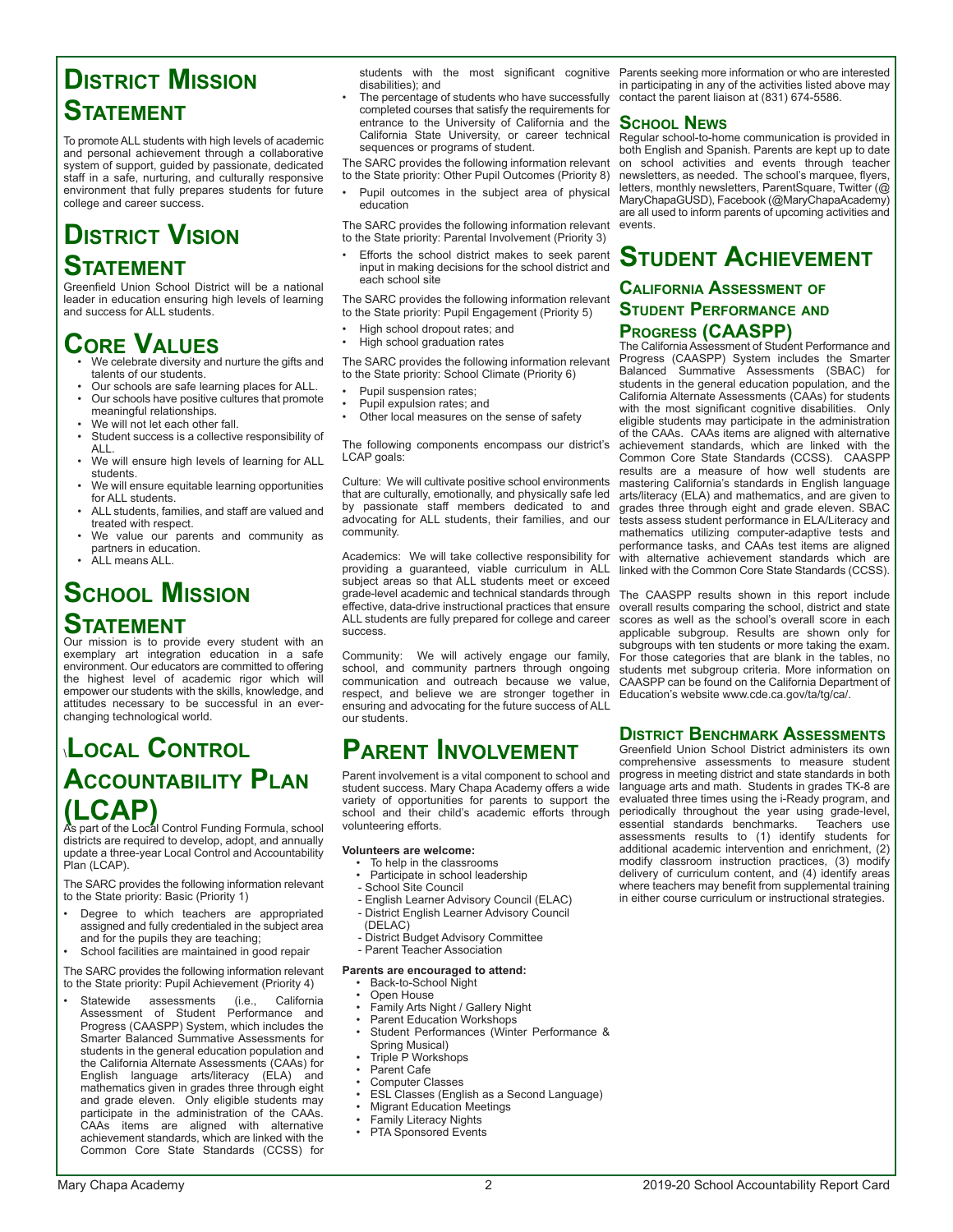#### **Physical Fitness**

In the spring of each year, Mary Chapa Elementary School is required by the state to administer a physical fitness test to all students in grades five and seven. The physical fitness test measures each student's ability to complete six fitness tasks in six major areas. Students that either meet or exceed the standards in all six fitness areas are considered to be physically fit or in the "healthy fitness zone." Comparative District and state results can be found at the CDE's website http://www.cde.ca.gov/ta/tg/pf/.

# **School Facilities & Safety**

Mary Chapa provides a safe, clean environment for learning through proper facilities maintenance and campus performance test for the 2019-2020 school year.

Grade Level

#### 2019-20 Campus Improvements:

space for students and staff.

• Demolition of a building and playground to make way for ten new classrooms (to be completed in the 2020-21 school year)

supervision. Ongoing maintenance and repairs ensure current facilities remain up to date and provide adequate

| <b>California Assessment of Student Performance and Progress</b><br>Test Results in English Language Arts/Literacy (ELA) and Mathematics for All Students in<br><b>Grades Three Through Eight</b> |                   |         |             |       |       |         |  |  |  |
|---------------------------------------------------------------------------------------------------------------------------------------------------------------------------------------------------|-------------------|---------|-------------|-------|-------|---------|--|--|--|
| Percentage of Students Meeting or Exceeding the State Standards                                                                                                                                   |                   |         |             |       |       |         |  |  |  |
|                                                                                                                                                                                                   | <b>Mary Chapa</b> |         | <b>GUSD</b> |       | CA    |         |  |  |  |
|                                                                                                                                                                                                   | 18-19             | $19-20$ | 18-19       | 19-20 | 18-19 | $19-20$ |  |  |  |
| English-Language Arts/Literacy                                                                                                                                                                    | 29                | N/A     | 23          | N/A   | 48    | N/A     |  |  |  |
| <b>Mathematics</b>                                                                                                                                                                                | 21                | N/A     | 18          | N/A   | 37    | N/A     |  |  |  |

Note: Cells with N/A values do not require data.

Note: The 2019-2020 data are not available. Due to the COVID-19 pandemic, Executive Order N-30-20 was issued which waived the requirement for statewide testing for the 2019-2020 school year.

Note: Percentages are not calculated when the number of students tested is ten or less, either because the number of students in this category is too small for statistical accuracy or to protect student privacy.

Note: ELA and mathematics test results include the Smarter Balanced Summative Assessment and the CAA. The "Percent Met or Exceeded" is calculated by taking the total number of students who met or exceeded the standard on the Smarter Balanced Summative Assessment plus the total number of students who met the standard (i.e., achieved Level 3-Alternate) on the CAAs divided by the total number of students who participated in both assessments.

| <b>California Assessment of Student Performance</b><br>and Progress Test Results in Science |                                 |       |         |       |       |       |  |  |  |  |
|---------------------------------------------------------------------------------------------|---------------------------------|-------|---------|-------|-------|-------|--|--|--|--|
| <b>All Students</b><br>Percentage of Students Meeting or Exceeding the State Standards      |                                 |       |         |       |       |       |  |  |  |  |
|                                                                                             | <b>Mary Chapa</b><br>GUSD<br>CA |       |         |       |       |       |  |  |  |  |
|                                                                                             | 18-19                           | 19-20 | $18-19$ | 19-20 | 18-19 | 19-20 |  |  |  |  |
| Science (Grades 5 & 8)                                                                      | 19                              | N/A   | 14      | N/A   | 30    | N/A   |  |  |  |  |

Note: Cells with N/A values do not require data.

Note: The 2019-2020 data are not available. Due to the COVID-19 pandemic, Executive Order N-30- 20 was issued which waived the requirement for statewide testing for the 2019-2020 school year.

Note: The new California Science Test (CAST) was first administered operationally in the 2018-2019 school vear

#### **Campus Supervision**

4 of 6 5 of 6 6 of 6

% of Standards Met:

Fifth N/A N/A N/A

Note: Cells with N/A values do not require data as

Note: Due to the COVID-19 pandemic, Executive Order N-56-20 was issued which waived the requirement to administer the physical fitness

the 2019-2020 data are not available.

**California Physical Fitness Test Results 2019-20**

As students arrive on campus in the morning, they all go to the cafeteria where breakfast is served and two supervisors are there to monitor activities. At 7:40 am, older students are allowed permission to make their way to the blacktop area to form lines. Soon thereafter, TK and Kindergarten students are escorted to their playground area by Campus Supervisors to form lines. Before the school bell rings for classes to begin, teachers pick up their students from their assigned line to escort them to class.

During recess, teachers on duty share supervisory responsibilities of playground activity and restroom use. During lunch, Campus and Student Supervisors monitor activities in the cafeteria and on the playground.

For dismissal, students in grades TK-3 are dismissed at 2:35 pm, and students in grades 4-6 are dismissed at 3:10 pm. On Wednesdays, all students are dismissed at 2:35 pm; on designated Minimum Days, students are dismissed at 1:25 pm. TK students are escorted by their teachers to the preschool office for their parents to pick them up and sign them out. Students in grades K-3 are escorted by the Main Gate and lined up for parents to pick them up. Students in grades 4-6 are dismissed through the Main Gate. To maintain a safe and secure environment while classes are in session, all parents and visitors are required to check in at the school office upon arrival, wear a visitor's badge while on campus, and return to the school office upon departure. Parents in our County preschool and Head Start programs are also required to wear identification lanyards upon entering the campus and return the lanyards upon leaving the campus.

| <b>Campus Description</b>    |          |  |  |  |  |  |
|------------------------------|----------|--|--|--|--|--|
|                              | Quantity |  |  |  |  |  |
| # of Permanent Classrooms    | 30       |  |  |  |  |  |
| # of Portable Classrooms     | 15       |  |  |  |  |  |
| # of Restrooms (student use) | 4 sets   |  |  |  |  |  |
| Cafeteria/Multipurpose Room  |          |  |  |  |  |  |
| <b>Art Gallery</b>           |          |  |  |  |  |  |
| Library                      |          |  |  |  |  |  |
| VAPA Room                    |          |  |  |  |  |  |
| Teacher's Lounge             |          |  |  |  |  |  |
| <b>Counseling Office</b>     | 2        |  |  |  |  |  |
| Speech Therapy Room          |          |  |  |  |  |  |
| Lego Lab                     |          |  |  |  |  |  |

| <b>CAASPP Test Results in ELA &amp; Mathematics by Student Group (Grades 3-8)</b> |                     |                                       |                   |                              |                                   |                     |                         |                          |                                     |                            |
|-----------------------------------------------------------------------------------|---------------------|---------------------------------------|-------------------|------------------------------|-----------------------------------|---------------------|-------------------------|--------------------------|-------------------------------------|----------------------------|
| 2019-20                                                                           |                     |                                       |                   |                              |                                   |                     |                         |                          |                                     |                            |
|                                                                                   |                     | <b>English Language Arts/Literacy</b> |                   |                              |                                   | <b>Mathematics</b>  |                         |                          |                                     |                            |
|                                                                                   | Total<br>Enrollment | Number<br>Tested                      | Percent<br>Tested | Percent Not<br><b>Tested</b> | <b>Percent Met</b><br>or Exceeded | Total<br>Enrollment | Number<br><b>Tested</b> | Percent<br><b>Tested</b> | <b>Percent Not</b><br><b>Tested</b> | Percent Met<br>or Exceeded |
| <b>All Students Tested</b>                                                        | N/A                 | N/A                                   | N/A               | N/A                          | N/A                               | N/A                 | N/A                     | N/A                      | N/A                                 | N/A                        |
| Male                                                                              | N/A                 | N/A                                   | N/A               | N/A                          | N/A                               | N/A                 | N/A                     | N/A                      | N/A                                 | N/A                        |
| Female                                                                            | N/A                 | N/A                                   | N/A               | N/A                          | N/A                               | N/A                 | N/A                     | N/A                      | N/A                                 | N/A                        |
| American Indian or Alaskin Native                                                 | N/A                 | N/A                                   | N/A               | N/A                          | N/A                               | N/A                 | N/A                     | N/A                      | N/A                                 | N/A                        |
| Hispanic or Latino                                                                | N/A                 | N/A                                   | N/A               | N/A                          | N/A                               | N/A                 | N/A                     | N/A                      | N/A                                 | N/A                        |
| White                                                                             | N/A                 | N/A                                   | N/A               | N/A                          | N/A                               | N/A                 | N/A                     | N/A                      | N/A                                 | N/A                        |
| Socioeconomically Disadvantaged                                                   | N/A                 | N/A                                   | N/A               | N/A                          | N/A                               | N/A                 | N/A                     | N/A                      | N/A                                 | N/A                        |
| <b>English Learners</b>                                                           | N/A                 | N/A                                   | N/A               | N/A                          | N/A                               | N/A                 | N/A                     | N/A                      | N/A                                 | N/A                        |
| Students with Disabilities                                                        | N/A                 | N/A                                   | N/A               | N/A                          | N/A                               | N/A                 | N/A                     | N/A                      | N/A                                 | N/A                        |
| Students Receiving Migrant Education Services                                     | N/A                 | N/A                                   | N/A               | N/A                          | N/A                               | N/A                 | N/A                     | N/A                      | N/A                                 | N/A                        |
| Foster Youth                                                                      | N/A                 | N/A                                   | N/A               | N/A                          | N/A                               | N/A                 | N/A                     | N/A                      | N/A                                 | N/A                        |

Note: Cells with N/A values do not require data

Note: The 2019-2020 data are not available. Due to the COVID-19 pandemic, Executive Order N-30-20 was issued which waived the requirement for statewide testing for the 2019-2020 school year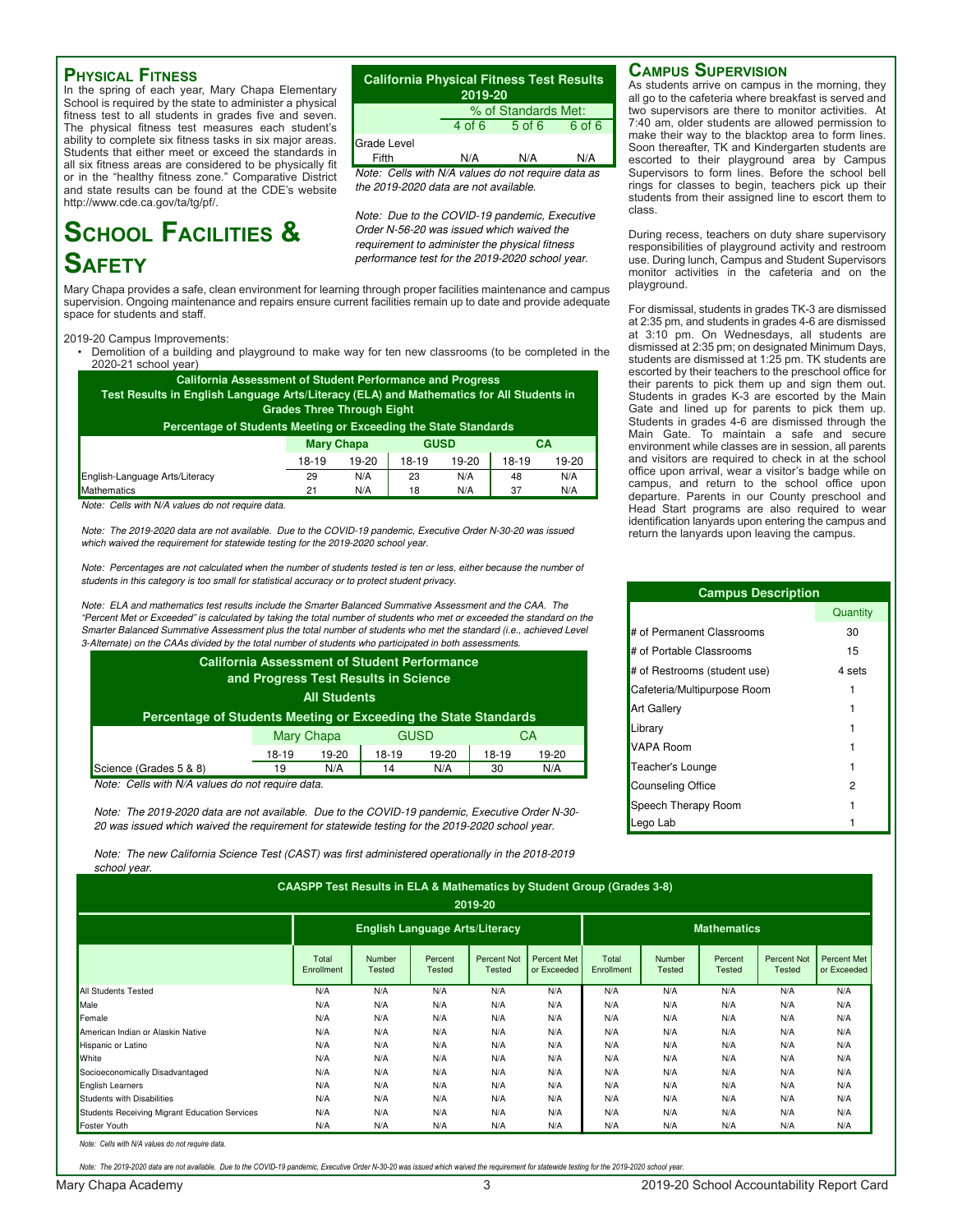### **School Site Safety Plan**

A Comprehensive School Site Safety Plan was initially developed for Mary Chapa in collaboration with local law enforcement and fire protection agencies and district administration to fulfill Senate Bill 187 requirements. Components of this plan include child abuse reporting procedures, teacher notification of dangerous pupil procedures, disaster response procedures, procedures for safe arrival and departure from school, sexual harassment policy, and dress code policy. Mary Chapa's most current school safety plan was reviewed, updated, and shared with school staff in December 2020. An updated copy of the school site safety plan is available to the public at the Greenfield Union School District office and the school office.

### **Campus Maintenance**

Greenfield Union School District has established a comprehensive set of cleaning standards to ensure campus facilities are maintained in good repair and kept safe for students and staff. Parents may contact the district's director of Maintenance and Operations through the district office to review the approved cleaning standards.

One day and two evening custodians (one full-time and one part-time) are assigned to Mary Chapa Academy for daily cleaning of restrooms, cafeteria, classrooms, and administrative areas. The director of Maintenance and Operations and two full-time maintenance custodians are available during the day to fulfill custodial needs as they arise during the school day.

Maintenance and Operations employs an electronic, web-based work order system that enables school staff to communicate its maintenance needs. Teachers and school staff relay requests for unscheduled projects to the school secretary who completes and submits a work order request to Maintenance and Operations. The director of Maintenance and Operations evaluates, prioritizes, and forwards requests immediately to site custodians for resolution. Custodians are qualified to perform minor and routine maintenance. Larger and more specialized projects are typically outsourced to third party contractors. Emergencies and urgent situations are typically resolved immediately by either district custodians or maintenance staff based upon the nature of the situation.

All staff share the responsibility to report safety hazards or other conditions that need immediate attention. Graffiti and signs of vandalism are removed prior to students arriving on campus. The principal communicates with Maintenance and Operations staff as needed to manage safety concerns, cleaning practices, and maintenance needs.

### **Monterey County Williams Facilities Inspection**

On an annual basis, representatives from the Monterey County Superintendent of Schools visit Greenfield Union School District's schools that are in the API Decile Ranks 1-3. The inspection is designed to evaluate and verify that school facility conditions are in "good repair" and that any deficiencies are accurately reported in the School Accountability Report Cards. The county inspection was completed in the first quarter (July-September) of 2020. Results of the inspection and corrective action taken by the district are provided in the table below.

### **School Inspections**

Schools are required by state law to conduct an annual comprehensive inspection of school facilities, paying close attention to designated areas identified by state legislation and the Office of Public School Construction guidelines. The most recent facilities inspection at Mary Chapa took place on July 10, 2020. Schools are required by state law to report the condition of their facilities; the following School Facility Good Report Status table lists the state-required inspection areas and discloses the operational status and functionality of facilities. During the 2019-20 school year, 100% of student restrooms were fully operational and available for use at all times.

| Area Inspected    | Category                         | <b>Deficiency Noted</b>                                         | <b>Corrective Action Taken</b> |
|-------------------|----------------------------------|-----------------------------------------------------------------|--------------------------------|
| Cafeteria         | <b>Interior Surfaces</b>         | Floor tiles are cracked and broken with holes throughout        |                                |
| Room 4 1/2 Speech | <b>Interior Surfaces</b>         | Water damage to ceiling                                         | Replaced tiles 9/22/20         |
| Room 4 1/2 Speech | <b>Interior Surfaces</b>         | Ceiling tile is missing                                         | Replaced tiles 9/22/20         |
| Room 4 1/2 Speech | <b>Hazardous Materials</b>       | Paint chipping on eaves                                         |                                |
| Room 4 1/2 Speech | Roofs                            | Outside eaves shows signs of dry rot                            |                                |
| Room 4 3/4        | Structural Damage                | Dry rot on siding and door frame                                |                                |
| Room 4 3/4        | Structural Damage                | Hole at base of exterior wall                                   |                                |
| Room 6            | <b>Interior Surfaces</b>         | Water damage to ceiling                                         | Replaced tiles 9/22/20         |
| Room 47           | Structural Damage                | Dry rot on siding and trim                                      |                                |
| Room 47           | Playground / School Grounds      | Hole, cracks in asphalt at walkway, asphalt is<br>deteriorating |                                |
| Room 35           | Structural Damage                | Dry rot on siding                                               |                                |
| Room P 40         | Playground / School Grounds      | Cracks and holes on walkway, trip hazard                        |                                |
| Room P 40         | Windows / Doors / Gates / Fences | Door is rusted, paint chipping also on siding                   |                                |
| Room P 42         | Playground / School Grounds      | Cracks and holes on walkway, trip hazard                        |                                |
| Room P 32         | Playground / School Grounds      | Trip hazard at asphalt, cement seam on walkway                  |                                |
| Room 27           | Structural Damage                | Dry rot on trim, termite damage                                 |                                |
| Room P 48         | Structural Damage                | Dry rot on ramp skirting                                        |                                |
| Room P 49         | Windows / Doors / Gates / Fences | Door will not open and close properly                           | Adjusted ramp/door 8/12/20     |
| Room P 51         | <b>Hazardous Materials</b>       | Paint is chipping on ramp skirting                              |                                |
| Room P 51         | Structural Damage                | Dry rot on ramp skirting                                        |                                |
| Room P 52         | <b>Interior Surfaces</b>         | Water damage to ceiling tile                                    | Replaced ceiling tiles 8/15/20 |

| <b>School Facility Good Repair Status</b>                                         |      |           |      |                                                                                                                                                                                                                                                                                                                                                                             |  |  |  |  |  |
|-----------------------------------------------------------------------------------|------|-----------|------|-----------------------------------------------------------------------------------------------------------------------------------------------------------------------------------------------------------------------------------------------------------------------------------------------------------------------------------------------------------------------------|--|--|--|--|--|
| <b>Item Inspected</b>                                                             |      |           |      | <b>Repair Status</b>                                                                                                                                                                                                                                                                                                                                                        |  |  |  |  |  |
| <b>Inspection Date:</b><br>July 10, 2020                                          | Good | Fair      | Poor | <b>Repair Needed and</b><br>Action Taken or Planned                                                                                                                                                                                                                                                                                                                         |  |  |  |  |  |
| Systems: gas leaks, Mech/HVAC,<br>sewer<br><b>Interior Surfaces</b>               | ✓    |           |      | Cafeteria - Floor tiles are cracked and broken<br>with holes throughout; Room 4 1/2 Speech -<br>Water damage to ceiling, ceiling tile is missing;<br>Room 6 - Water stain ceiling tiles; Room P 52 -<br>Water stain ceiling tiles                                                                                                                                           |  |  |  |  |  |
| <b>Cleanliness:</b> overall cleanliness, pest<br>vermin infestation<br>Electrical | ✓    |           |      |                                                                                                                                                                                                                                                                                                                                                                             |  |  |  |  |  |
| <b>Restrooms/Fountains: Restrooms,</b><br>sinks/fountains                         |      |           |      |                                                                                                                                                                                                                                                                                                                                                                             |  |  |  |  |  |
| Safety: fire safety, hazardous<br>materials                                       | ✓    |           |      | Room 4 1/2 Speech - Paint chipping on eaves;<br>Room P 51 - Paint is chipping on ramp skirting                                                                                                                                                                                                                                                                              |  |  |  |  |  |
| Structural: structural damage, roofs                                              | ✓    |           |      | Room 4 3/4 - Dry rot on siding and door frame,<br>hole at base of exterior wall; Room 4 1/2 Speech<br>Outside eaves show signs of dry rot; Room 47 -<br>Dry rot on siding and trim; Room 35 - Dry rot on<br>siding; Room 27 - Dry rot on trim, termite<br>damage; Room P 48 & Room P 51 - Dry rot on<br>ramp skirting; Room P 49 - Door will not open<br>and close properly |  |  |  |  |  |
| External: playground school grounds,<br>windows, doors, gates, fences             |      |           |      | Room 47 - Holes/cracks in asphalt at walkway,<br>asphalt is deteriorating; Room P 40 - Cracks and<br>holes on walkway/trip hazard, door is rusted,<br>paint chipping, also on siding; Room P 42 -<br>Cracks and holes on walkway, trip hazard; Room<br>32 - Trip hazard at asphalt, cement seam on<br>walkway                                                               |  |  |  |  |  |
|                                                                                   |      |           |      | <b>Overall Summary of School Facility Good Repair Status</b>                                                                                                                                                                                                                                                                                                                |  |  |  |  |  |
|                                                                                   |      | Exemplary |      | Fair<br>Poor<br>Good                                                                                                                                                                                                                                                                                                                                                        |  |  |  |  |  |
| <b>Overall Summary</b>                                                            |      |           |      | ✓                                                                                                                                                                                                                                                                                                                                                                           |  |  |  |  |  |

Percentage Description Rating:

Good: The school is maintained in good repair with a number of non-critical deficiencies noted. These deficiencies area isolated, and/or resulting from minor wear and tear, and/or in the process of being mitigated.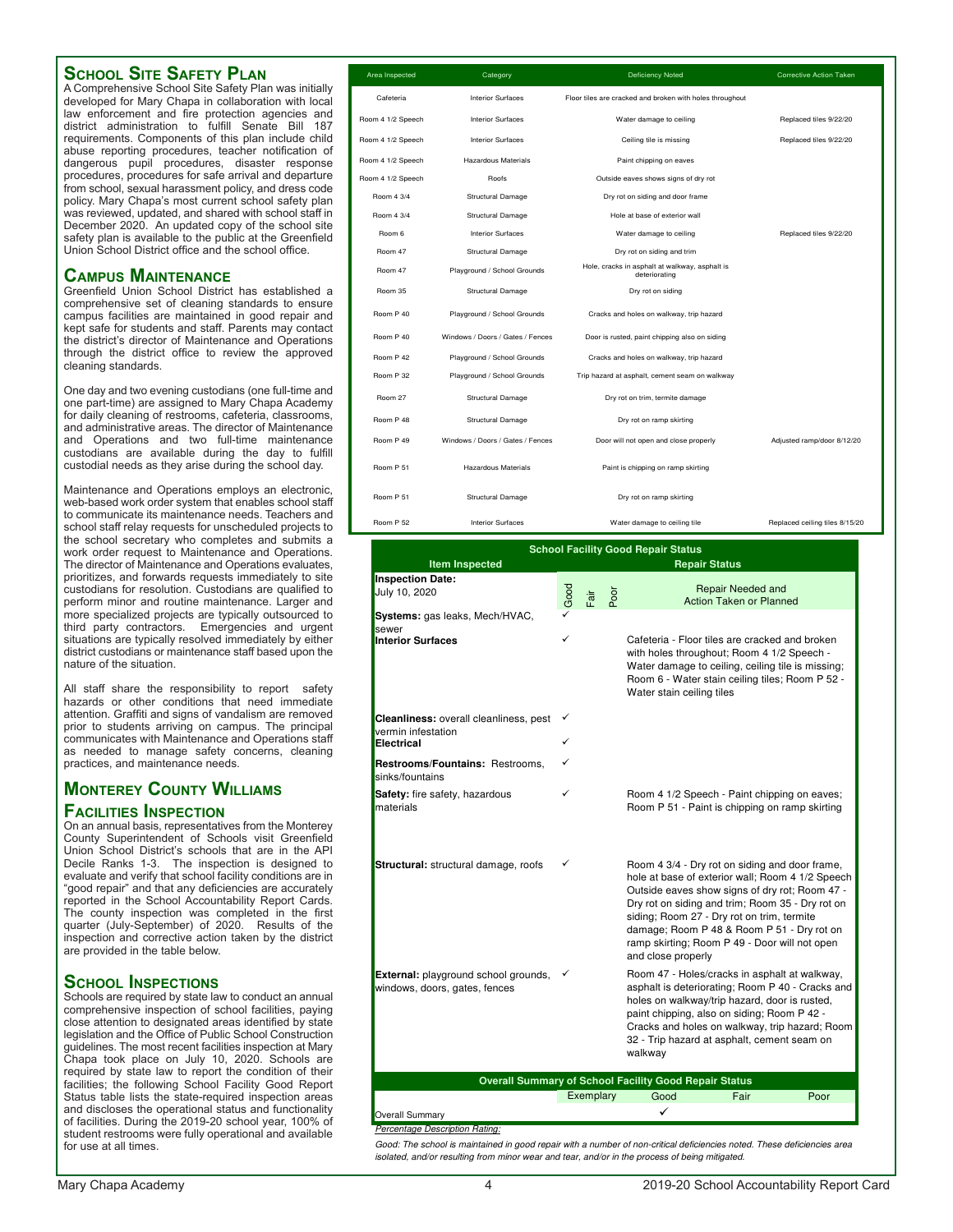## **Classroom Environment**

### **Class Size**

The Class Size Distribution table in this report illustrates the distribution of class sizes by grade level, the average class size, and the number of classes that contain 1-20 students, 21-32 students, and 33 or more students.

### **Discipline & Climate for Learning**

Mary Chapa Literacy & Technology Academy's discipline practices and behavior management strategies comply with approved board policies and are designed to create effective learning environments and minimize classroom disruptions. Progressive discipline and proactive measures are employed in the classroom for those students experiencing difficulty following school rules and demonstrating positive behavior. Disciplinary intervention is managed by school administration in a fair, firm, and consistent manner based upon the nature of each situation.

### **Student Recognition**

Mary Chapa's staff celebrate student learning and positive behavior throughout the year. Students who have demonstrated good behavior and outstanding academics are eligible for the Kodiak Cub of the Month award. Teachers select one student from their class to receive the award. At the end of each semester, assemblies are held to recognize students who have earned Perfect Attendance, Citizenship, Literacy (by reaching goal level), and Math (by reaching goal level). More frequently, students have the opportunity to receive "Kodiak Cash" for good behavior and efforts and are awarded with incentives. Students can then use their "Kodiak Cash" to purchase items in our Kodiak Store, held open biweekly. At the end of the year, a special assembly (reclassification ceremony) is held for English Learner students who have been reclassified as fluent English speakers.

| <b>Average Class Size and</b>  |
|--------------------------------|
| <b>Class Size Distribution</b> |

2016-17

|                         | Average<br>Class |          | Number of Classes* |       |
|-------------------------|------------------|----------|--------------------|-------|
| Grade Level             | Size             | $1 - 20$ | 21-32              | $33+$ |
| Κ                       | 23.0             | 3        | 6                  |       |
| 1                       | 22.0             | 1        | 5                  |       |
| 2                       | 26.0             |          | 5                  |       |
| 3                       | 24.0             |          | 6                  |       |
| $\overline{\mathbf{4}}$ | 24.0             | 1        | 5                  |       |
| 5                       | 24.0             | 1        | 5                  |       |
|                         |                  | 2017-18  |                    |       |
| K                       | 22.0             | 3        | 6                  |       |
| 1                       | 25.0             |          | 6                  |       |
| 2                       | 26.0             |          | 5                  |       |
| 3                       | 26.0             |          | 5                  |       |
| $\overline{\mathbf{4}}$ | 29.0             |          | 5                  |       |
| 5                       | 24.0             | 1        | 5                  |       |
| Other**                 | 9.0              | 1        |                    |       |
|                         |                  | 2018-19  |                    |       |
| K                       | 23.0             | 2        | 9                  |       |
| 1                       | 26.0             |          | 5                  |       |
| 2                       | 25.0             |          | 5                  |       |
| 3                       | 28.0             |          | 4                  |       |
| $\overline{\mathbf{4}}$ | 30.0             |          | 4                  |       |
| 5                       | 28.0             |          | 4                  |       |
| 6                       | 25.0             |          | 4                  |       |
| Other**                 | 8.0              | 2        |                    |       |

\*Number of classes indicates how many classes fall into each size category (a range of total students per class).

\*\*"Other" category is for multi-grade level classes.

|                 | <b>Textbooks</b>                                     |                                                                     |                                                                                                                         |  |  |  |  |  |
|-----------------|------------------------------------------------------|---------------------------------------------------------------------|-------------------------------------------------------------------------------------------------------------------------|--|--|--|--|--|
| Year<br>Adopted | <b>From Most</b><br><b>Recent State</b><br>Adoption? | <b>Publisher and Series</b>                                         | <b>Percent of Pupils</b><br>Who Lack Their Own<br><b>Assigned Textbooks</b><br>and/or Instructional<br><b>Materials</b> |  |  |  |  |  |
|                 |                                                      | Reading/Language Arts                                               |                                                                                                                         |  |  |  |  |  |
| 2017            | Yes                                                  | Benchmark Education - Benchmark Advance                             | 0%                                                                                                                      |  |  |  |  |  |
| 2017            | Yes                                                  | Bechmark Education - Benchmark Advance,<br>California English 3D    | 0%                                                                                                                      |  |  |  |  |  |
|                 | Math                                                 |                                                                     |                                                                                                                         |  |  |  |  |  |
| 2015            | Yes                                                  | Great Minds - Eureka Math                                           | 0%                                                                                                                      |  |  |  |  |  |
|                 |                                                      | Science                                                             |                                                                                                                         |  |  |  |  |  |
| 2008            | Yes                                                  | MacMillan/McGraw Hill - California Science (English<br>and Spanish) | 0%                                                                                                                      |  |  |  |  |  |
|                 |                                                      | <b>STEMscopes California NGSS</b>                                   | $0\%$                                                                                                                   |  |  |  |  |  |
| 2007            | Yes                                                  | McDougal Littell - California Science                               | 0%                                                                                                                      |  |  |  |  |  |
|                 |                                                      | Social Science                                                      |                                                                                                                         |  |  |  |  |  |
| 2007            | Yes                                                  | MacMillan/McGraw Hill - California Vistas (English<br>and Spanish)  | 0%                                                                                                                      |  |  |  |  |  |
| 2006            | Yes                                                  | McGraw-Hill/Glencoe - Discovering Our Past                          | 0%                                                                                                                      |  |  |  |  |  |

### **Extracurricular & Enrichment ACTIVITIES**

Mary Chapa offers many opportunities for students to get involved in extracurricular activities and take advantage of school programs that challenge academic skills and explore creative talents. All students are encouraged to participate in:

- After School Education and Safety (ASES) Program
- Annual Disney Performance
- Family Nights
- Farm Day (Grade 3)
- Grade Level Field Trips
- Journalism/Yearbook Club
- Mariachi Club • Read to Me Project
- Rock Band
- Science Camp (Grade 5)
- Student Council

## **Curriculum & Instruction**

### **Instructional Materials**

All textbooks used in the core curriculum throughout Greenfield Union School District are aligned to the California State Standards. Instructional materials for grades K-8 are selected from the state's most recent list of standards-based materials and adopted by the State Board of Education. The STEMscopes Science curriculum is being piloted during the 2020- 21 school year and the district anticipates adopting the curriculum for the 2021-22 school year.

On September 10, 2020, the Greenfield Union School District Board of Trustees held a public hearing to certify the extent to which textbooks and instructional materials have been provided to students, including English Learners. The Board of Trustees adopted Resolution #1059 which certifies, as required by Education Code section 60119, that (1) textbooks and instructional materials were provided to all students, including English learners, in the district, (2) each pupil has a textbook or instructional materials, or both, to use in class and to take home, (3) sufficient textbooks and instructional materials were provided to each student, including English learners, that are aligned to the academic content standards and consistent with the cycles and content of the curriculum frameworks in language arts, science, mathematics, social studies, and English Language Development, and (4) sufficient textbooks or instructional materials were provided to each pupil enrolled in foreign language or health classes.

### **School Leadership**

Mary Chapa's principal works closely with school staff, the Guiding Coalition, and parents to ensure school programs are in alignment with student achievement goals and the schoolwide objectives. Principal Tauvia Harrigan is responsible for the dayto-day operations and schoolwide curriculum. The school's Arts Leadership Task Force is comprised of the Principal, Vice Principal, grade level leader representatives, and VAPA teacher. The Positive Behavior Interventions and Supports (PBIS) Task Force is comprised of the Principal, Vice Principal, Counselor, Academic Coach, and grade-level representatives. The Guiding Coalition (site leadership team) meets monthly to address schoolwide curriculum issues, discuss operational concerns, and conduct data analysis.

Mary Chapa's School Site Council (SSC) meets every other month and is comprised of the Principal, Vice Principal, teachers, classified staff, and parent representatives. The SSC takes an advisory role in evaluating school programs and progress in meeting school goals. Mary Chapa's English Learner Advisory Committee (ELAC) meets every other month and is comprised of the Principal, Vice Principal, teachers,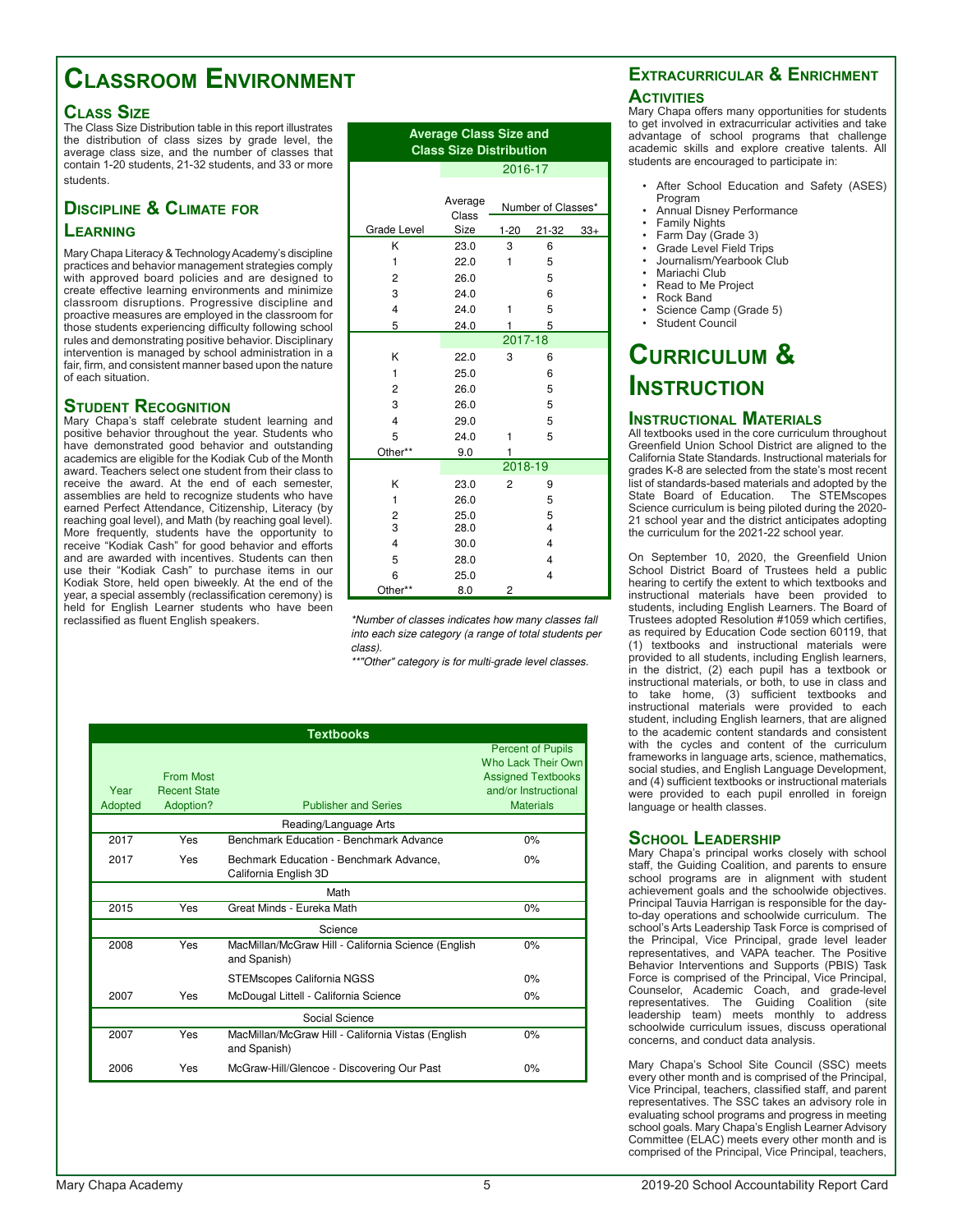and parents of English Learners. The ELAC takes an advisory role in evaluating school programs and progress, as they pertain to English Learners. The ELAC also has oversight of Title III funding for the site.

Tauvia Frank Harrigan is a passionate and veteran educator with nearly thirty years of experience in academia including eight years of administrative leadership service. Her certifications include a B.A. in Spanish modified History from Dartmouth College and a Clear Administrative Services Credential. Mrs. Harrigan's administrative team includes the Vice Principal, Kristen Pantaleon, and Counselors Juana Botello and Aracey Zavala.

#### **Staff Development**

Greenfield Union School District combines efforts with school site administration to provide training and curriculum development which revolves around the California State Standards. Teachers align classroom curriculum to ensure that all students either meet or exceed state proficiency levels.

During the 2019-20 school year, Mary Chapa Literacy & Technology Academy sponsored staff development training activities one hour each week after school on Wednesdays. Teachers engage in training activities centered around the following topics:

- Common Core State Standards
- English Learner Development • Response to Intervention
- 
- Data Analysis Standards-Focused Instruction
- i-Ready
- Mastery of Standards
- Foundational Reading Skills
- Write Tools Writing Workshop

During the 2018-19, 2019-20, and 2020-21 school years professional development training activities provided by the district office covered topics contained in the charts located in this report entitled "Professional Development Days & Topics".

Teachers are encouraged to attend professional training programs offered by the Monterey County Office of Education and other local agencies for specialized training in their instructional areas and curriculum.

Teachers that are new to the profession as well as the district receive intensive support and training through the Monterey County Office of Education's New Teacher Induction Program (formerly known as BTSA - Beginning Teacher Support and Assessment). For beginning teachers and new teachers recruited from out-of-state, the New Teacher Induction Program provides support and skill-building assistance through formative assessment and individualized support. After successful completion of the two-year program, teachers may apply for their clear teaching credential.

| <b>Number of School Days/Topics Dedicated</b><br>to Staff Development & Continuous |  |  |  |  |  |
|------------------------------------------------------------------------------------|--|--|--|--|--|
| <b>Improvement</b>                                                                 |  |  |  |  |  |
| 2018-19<br>3 days                                                                  |  |  |  |  |  |
| • All Teachers Training:                                                           |  |  |  |  |  |
| - ELPAC/Ellevation/ELD                                                             |  |  |  |  |  |
| - Curriculum Planning (Grades K-5 & 7-8)                                           |  |  |  |  |  |
| - Benchmark/CFAs (Grade 6)                                                         |  |  |  |  |  |
| - Eureka/Pacing and CFAs (Grade 6)                                                 |  |  |  |  |  |
| - Carnegie/Pacing and CFAs (Grades 7-8)<br>- All Things PLC                        |  |  |  |  |  |
| - Illuminate                                                                       |  |  |  |  |  |
| - Science                                                                          |  |  |  |  |  |
| - Number Talks                                                                     |  |  |  |  |  |
| - Big Picture (PLC, EMMS, CFA,                                                     |  |  |  |  |  |
| Curriculum)                                                                        |  |  |  |  |  |
| - PBIS/Classroom Management                                                        |  |  |  |  |  |
| - iReady                                                                           |  |  |  |  |  |
| - Classroom Technology (Aeries &                                                   |  |  |  |  |  |
| Illuminate)                                                                        |  |  |  |  |  |
| - Social Studies Pilot Training (Grades 7-8)                                       |  |  |  |  |  |
| - California Collections Training (Grades 7-8)                                     |  |  |  |  |  |
| - PLTW Science Technology Training                                                 |  |  |  |  |  |
| - PLTW Computer Science Training                                                   |  |  |  |  |  |
| - California Impact Training (Grades 7-8)<br>- Lego Academy (Grades 2-4)           |  |  |  |  |  |
| - RTI at Work                                                                      |  |  |  |  |  |
| - Soluciones Conference                                                            |  |  |  |  |  |
| - Write Tools Training                                                             |  |  |  |  |  |
| - STEAMPOSIUM                                                                      |  |  |  |  |  |
| • EL/Migrant Training:                                                             |  |  |  |  |  |
| - English 3D Training                                                              |  |  |  |  |  |
| - Math Night                                                                       |  |  |  |  |  |
| • Special Ed Training:                                                             |  |  |  |  |  |
| - SELPA Training                                                                   |  |  |  |  |  |
| - Corrective Action                                                                |  |  |  |  |  |
| - How to Deal with Behavior                                                        |  |  |  |  |  |
| - Handle with Care                                                                 |  |  |  |  |  |
| - Pathways                                                                         |  |  |  |  |  |

#### 2019-20 6 days 6th-8th Curriculum Training 7th & 8th Grade Science Benchmark Advance Training CAASPP Performance Task & Performance Based Assessments CABE California Collections Training California Impact Training CAST Academy Classroom Management ELD Best Practices ELPAC Training English 3D Training Eureka Math Training Family Engagement Google in Education Hattie's Visible Learning Illuminate Conference Lego Academy (2nd-6th Grade) Math Training Next Generation Science Standards PLC Journey Positive Behavior Interventions & Supports Process & Protocols Professional Learning Communities Project Lead the Way **Number of School Days/Topics Dedicated to Staff Development & Continuous Improvement**

- Response to Intervention
- Science Training
- Social Studies Pilot Training
- Special Ed Training
- STEAMPOSIUM
- Technology Training
- TK-8 Arts Integration
- Write Tools Training
- **Number of School Days/Topics Dedicated to Staff Development & Continuous Improvement**
- 2020-21 3 days Computer Using Educators (CUE) Distance Learning Platforms English Language Development (ELD) Social Emotional Learning PLTW Design & Modeling Family Engagement Depth of Knowledge (DOK) Behavior - Tier 1 Strategies - Classroom and Home Environment Tier 1 Strategies - The Teaching Matrix Tier 1 Strategies - Encouraging Appropriate Behavior Trauma Informed Care Tier 2 Strategies - Implementation Teams & Process Reinforcement (R+) as an Evidence- Based Practice SIRAS: Assessment Reports Technology Training

#### **Specialized Instruction**

Greenfield Union School District and Mary Chapa believe in early identification and intervention of under performing students prior to testing for learning disabilities - ensuring every student receives the instruction and skills necessary to proficiently progress from one grade to the next. All students are mainstreamed in a general education classroom and receive instruction based upon their learning level, individual education plan, or Student Study Team guidelines. Student Study Teams are comprised of the Principal, Vice Principal, Academic Coach, Counselors, parents, and classroom teachers. Instructional programs are aligned with state and district standards, and teachers use a variety of instructional techniques and supplemental instructional materials and programs to deliver classroom lessons.

#### **Special education**

Special education students are mainstreamed in the general education environment. One resource specialist teacher and one resource specialist aide provide small group instruction in the general education environment.

Special education staff work closely with classroom teachers to provide instruction either on regularly assigned class work or focused instruction in designated areas. One speech and language therapist and aide provide designated services for students based upon their individual needs. Individualized instruction for special education students is 1) based upon their Individualized Educational Plan (IEP) and 2) provided in the Least Restrictive Environment (LRE). The student's parents and school staff meet annually to evaluate student performance and adjust the child's IEP to meet the student's academic needs.

Greenfield Union School District is a member of the multi-district Monterey County Special Education Local Plan Area (SELPA), which collaborates with school districts and other public and private agencies in the county to provide a full complement of special education services for Greenfield Elementary's students. Through the SELPA, special education support professional, students, and parents have access to an extensive pool of resources and expertise in the field of special education.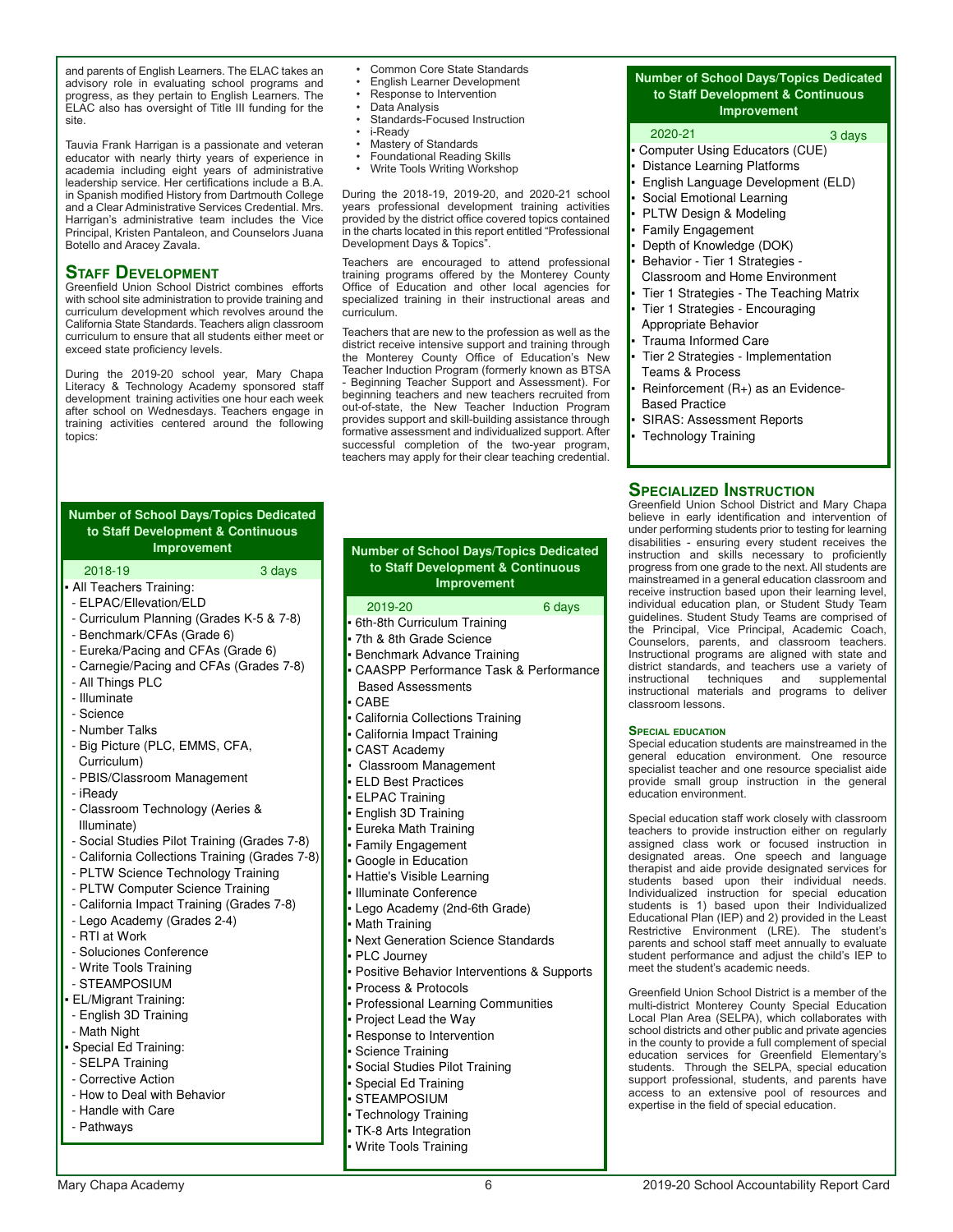#### **English Language Learners**

English Learners (EL) are identified through a Home Language Survey and the English Language Proficiency Assessment for California (ELPAC). Students receive Designated English Language Development (ELD) with a teacher who has been trained to teach second language skills to elementary students. English learners receive 30 minutes of ELD instruction as a supplement to their regular English Language Arts (ELA) curriculum, and receive instruction throughout the day in curriculum by identifying standards and incorporating strategies. ELD instruction focuses on vocabulary building, reading fluency, and language acquisition. All classes are Structured English Immersion (SEI) classes at Mary Chapa.

Teachers in grades TK-6 use the English 3D curriculum for ELD lessons, as well as guided language acquisition strategies. English learners are assessed twice annually to measure English language acquisition and adjust reading level and ELD needs accordingly.

#### **Targeted Intervention Programs**

Through data analysis, teachers will determine targeted intervention groups to provide every child with the additional time and support needed to learn at high levels. Our Response to Intervention (RtI) practices are within the Professional Learning Community (PLC) model, where teachers work together in teams in collaboration to provide timely, targeted, systematic interventions to ass students who demonstrate the need.

Teachers use various tools such as state assessment results, DIBELS, BPST, in class assessments, and common formative assessments (CFAs) to identify students and their level of need. Teachers are guided through the RtI pyramid of instruction as a visual representation of a system of interventions to base their targeted groups. This will allow teachers the opportunity to deploy students to the grade level above or below to receive extra support if needed. Lessons and instruction is also tailored throughout the day using differentiated researched based strategies and practices.

- After School Education and Safety (ASES): participating students are engaged in a structured after school program which provides structured time for academic tutoring, enrichment, and recreational activities. The program is offered five days a week until 6:00 pm by several ASES leaders.
- English Language Arts Intervention: Grades K-6 students who score two grades below their level have access five days per week for a total of 30 minutes per day to an English Language Arts intervention class.
- 6-Minute Solution: Interactive reading fluency intervention program.
- SIPPS Program: Reading fluency and comprehension program.
- English 3D: Students close to reclass in grades 4-8.
- Intervention Aides: Site aides provide designated intervention time to those students needing additional assistance with language fluency across all content areas.
- Read 180: Blended learning intervention solution that provides reading comprehension strategies, tools & assessments.

### **Professional Staff**

#### **Teacher Assignment**

During the 2019-20 school year, Mary Chapa Academy had 29 teachers who met all credential requirements in accordance with state guidelines. The chart below identifies the number of teachers at both the school and district who are 1) fully credentialed; 2) without full credentials; 3) teaching outside subject area of competence; 4) misassignments for English learners; 5) total teacher misassignments; and 6) vacant teacher positions. The term "misassignments" refers to the number of positions filled by teachers who lack legal authorization to teach that grade level, subject area, student group, etc.

| <b>Teacher Credentials and Assignments</b>              |          |            |           |       |       |           |  |  |  |  |
|---------------------------------------------------------|----------|------------|-----------|-------|-------|-----------|--|--|--|--|
|                                                         |          | Mary Chapa |           |       | GUSD  |           |  |  |  |  |
|                                                         | 18-19    | 19-20      | $20 - 21$ | 18-19 | 19-20 | $20 - 21$ |  |  |  |  |
| <b>Total Teachers</b>                                   | 40       | 38         | 35        | 151   | 151   | 147       |  |  |  |  |
| Teachers with Full Credential                           | 31       | 29         | 32        | 118   | 116   | 121       |  |  |  |  |
| Teachers without Full Credential                        | 9        | 9          | 3         | 33    | 35    | 26        |  |  |  |  |
| Teaching Outside Subject Area<br>(with full credential) |          |            | $\Omega$  | 4     | 7     | 4         |  |  |  |  |
| Misassignments of Teachers of English Learners          | $\Omega$ | 0          | $\Omega$  | 0     | 0     | $\Omega$  |  |  |  |  |
| Total Teacher Misassignments*                           | 0        | $\Omega$   | $\Omega$  | 0     | 0     | $\Omega$  |  |  |  |  |
| <b>Teacher Vacancies</b>                                |          |            |           | 8     |       | 0         |  |  |  |  |

Note: "Misassignments" refers to the number of positions filled by teachers who lack legal authorization to teach that grade level, subject area, student group, etc. \*Total Teacher Misassignments includes the number of Misassignments of Teachers of English learners.

#### **Counseling & Support Services STAFF**

It is the goal of Mary Chapa to assist students in their social and personal development as well as academics. Diagnostic and prescriptive teachings, the resource specialist program, counseling by teachers and other staff members, and involvement of outside agencies when necessary are available and utilized for Greenfield Elementary students who need this type of assistance. Parents are involved in all of these processes and are kept fully informed of their child's progress.

The table in this report identifies counseling and nonteaching support staff assigned to Mary Chapa. The district nurse is available on an as-needed basis and coordinates mandatory health screenings. The school counselor offers small group counseling to help students with family or school related issues.

| <b>Academic Counselors and</b><br><b>Other Support Staff</b> |                 |      |  |  |  |  |
|--------------------------------------------------------------|-----------------|------|--|--|--|--|
| 2019-20                                                      |                 |      |  |  |  |  |
|                                                              | No. of<br>Staff | FTE* |  |  |  |  |
| Academic Counselor                                           | 0               | 0    |  |  |  |  |
| Counselor                                                    | 2               | 2.0  |  |  |  |  |
| Nurse                                                        | As Needed       |      |  |  |  |  |
| Psychologist                                                 | As Needed       |      |  |  |  |  |
| Speech/Language/Hearing<br>Specialist                        | 1               | 1.0  |  |  |  |  |
| Speech/Language/Hearing Aide                                 | 1               | 1.0  |  |  |  |  |
| Community Liaison                                            | 2               | 2.0  |  |  |  |  |
| Media Clerk                                                  | 1               | 1.0  |  |  |  |  |
| Occupational Therapist                                       |                 | 0.5  |  |  |  |  |
| Health Aide                                                  | 1               | 1.0  |  |  |  |  |

\*One Full Time Equivalent (FTE) equals one staff member working full time; one FTE could also represent two staff members who each work 50% of full time.